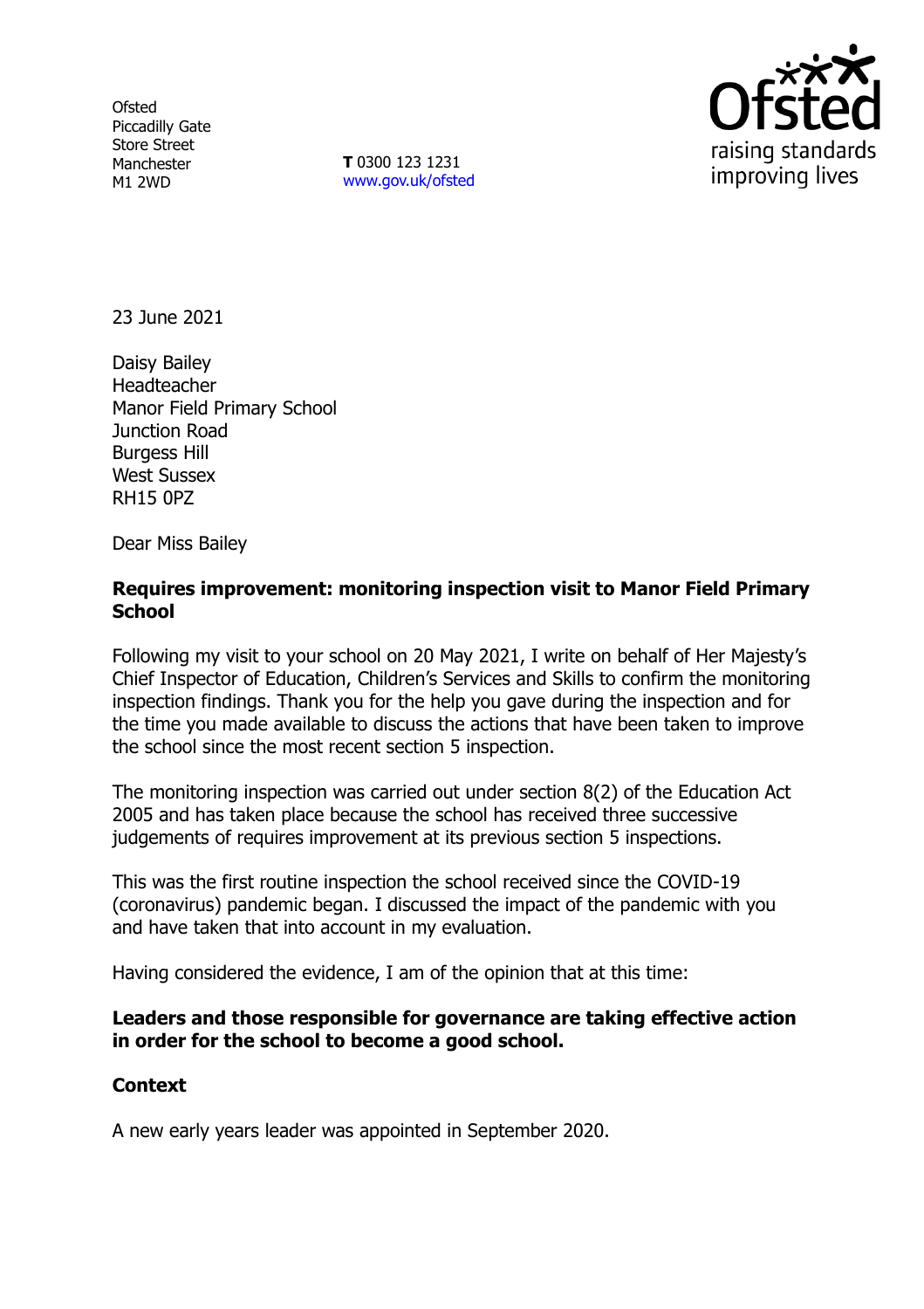

# **Main findings**

Leaders have developed and introduced a set of carefully designed curriculum plans since the previous monitoring inspection, including in the foundation subjects. These plans are now securely established across the school and provide a reliable framework for teaching. The school's curriculum puts reading at the heart of pupils' learning. High-quality texts are used well to stimulate pupils' interest and to enhance their learning. Staff continue to review and improve pupils' access to books, including for those pupils who have more limited access to books at home.

Leaders acted quickly to address variations in the quality of the teaching of phonics that they identified in the autumn term 2020. Leaders relaunched the school's approach to phonics, identified suitable staff training and reorganised books to ensure that they matched the phonics programme more closely. Unfortunately, the pandemic has delayed training planned for staff, and improvements in the teaching of phonics have taken longer than anticipated to establish in the classrooms. However, leaders are now getting plans for improvement back on track. Training has been rescheduled and suitable plans are in place to check that phonics teaching is consistent across the school.

Leaders have sustained the improvements in mathematics teaching identified at the time of the last monitoring inspection. Mathematics teaching follows a consistent approach throughout the school, including in the use of practical resources such as cubes and number squares, to support pupils' learning. Teachers continue to provide regular opportunities for pupils to refresh and reinforce their mathematical fluency so that they can tackle tasks confidently and accurately.

Leaders have recently updated the school's approach to teaching to ensure greater consistency in curriculum delivery. Teachers are keen to play their part in this initiative and are attending training designed to help staff to adapt to the new approach. Leaders will continue to support and advise teachers as the new approach is developed further.

Leaders have made notable improvements to the quality of support provided for pupils with special educational needs and/or disabilities (SEND) during the past year. For example, they have strengthened procedures for identifying pupils with SEND and they have provided guidance for teachers to ensure that staff better understand pupils' needs. As a result, teachers are increasingly knowledgeable about how they can support pupils in the classroom. Leaders rightly recognise that there is more to be done to ensure that pupils with SEND benefit from consistently effective teaching.

Leaders continue to focus on developing subject leadership in the school. Subject leaders are understandably pleased with the part they have played in developing the school's curriculum. They are now keen to extend their roles into monitoring the delivery of the curriculum and checking its impact on pupils' learning. Leaders have